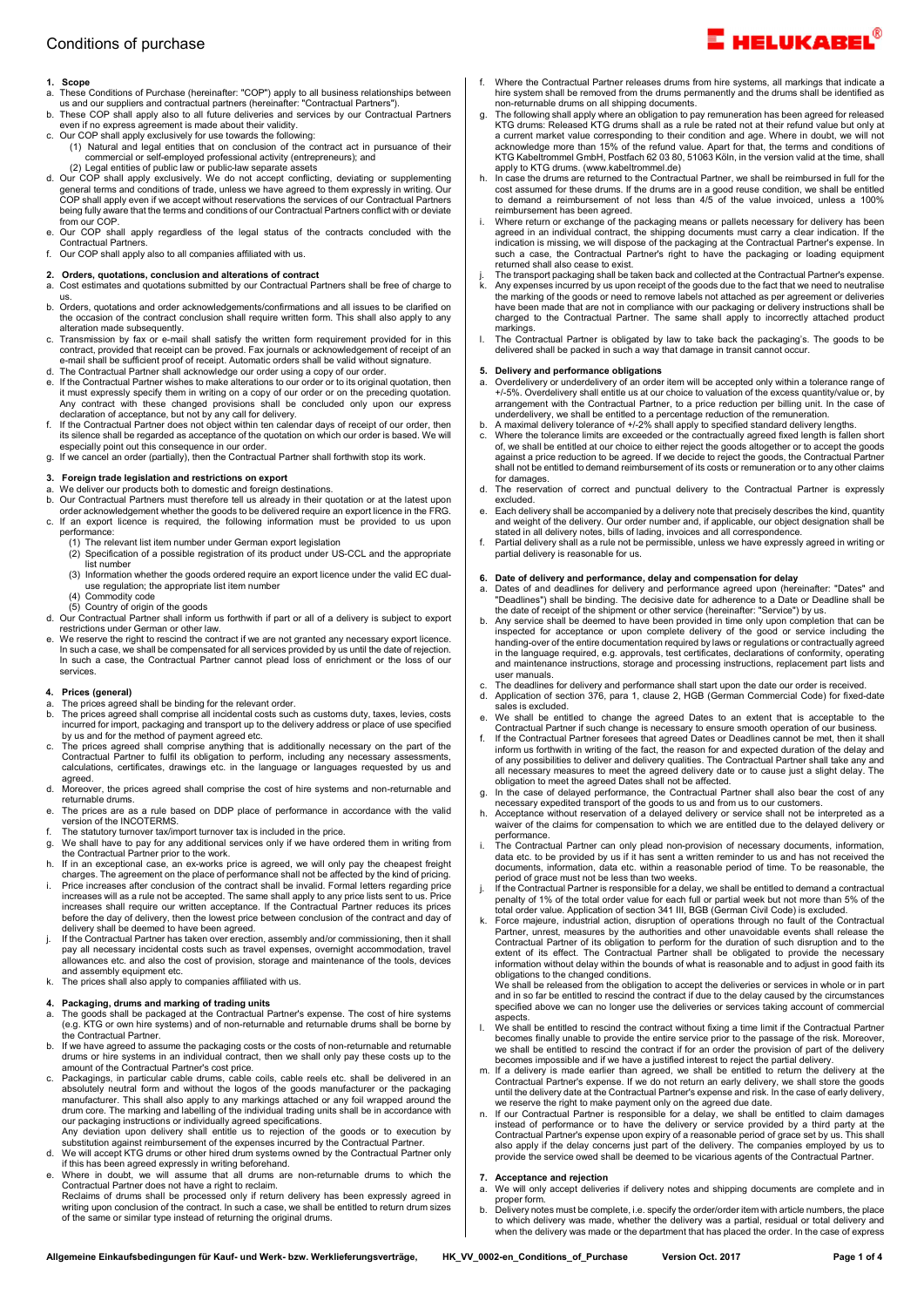freight delivery or parcels, the goods must be accompanied by a delivery note in a closed envelope.

- c. We shall be entitled to refuse acceptance of shipments if we have not received proper shipping documents on the day of receipt, in particular if our order designation or article numbers are not or incompletely specified, without us getting into default of acceptance or receipt by this. The costs resulting from the refusal of acceptance shall be borne by the Contractual Partner.
- d. If deliveries are not made within the timeframe agreed by day and hour, a violation of the client's obligation to accept cannot be derived from this. The client shall not be obligated to immediately accept deliveries that are made earlier than agreed. The Contractual Partner shall be liable for all damage, costs, stallage etc. that are incurred due to non-compliance with these provisions.
- e. With regard to quantities, weights, lengths and dimensions or other delivery and measuring<br>units, the values determined by us upon incoming goods inspection shall be decisive subject to<br>other proof. If differences are f
- f. The signing of the Contractual Partner's delivery notes shall not be a statement about the quality of the goods delivered and not mean that the Contractual Partner's terms of delivery and
- payment are accepted. g. In the case of overdelivery outside the tolerances agreed (clause 5. a. and b.) we shall at our choice be entitled to reject the overdelivery, to store the overdelivery at a third party against reimbursement of the costs by the Contractual Partner or to reduce the price for the excess

portion of the delivery. If we accept the excess delivery, the Contractual Partner shall grant us a value for the excess quantity accepted by us which will then be negotiated.

- h. The unloading possibilities of the individual delivery addresses must be observed prior to loading.
- i. Objects necessary to provide a service must be stored on the contractor's premises only in assigned storage areas. The Contractual Partner shall be fully responsible for these objects until the date the risk passes over.

- 8. Documentation and safety data sheets<br>a. Contractually agreed documents shall be handed over to us in paper form in triplicate free of charge no later than upon delivery/acceptance and additionally on an electronic data carrier. The storage and reading format must be standard format usual in Germany or in the trade. The
- documents shall be in the language required and use the international SI system of units. b. In case of delivery of plants and machines, the Contractual Partner shall provide to us a complete technical documentation with a complete replacement and wearing part list consisting<br>at least of the documents specified in number 3 of annex V to the EC Machinery Directive<br>including hazard analysis/assessment. T original operating instructions and maintenance instructions for qualified personnel in German or the agreed language.
- c. The Contractual Partner as producer or importer shall provide a manufacturer's declaration or a declaration of conformity in accordance with annex II to the EC Machinery Directive and observe the CE marking requirements.
- d. The Contractual Partner shall guarantee and document that the goods delivered comply with the relevant accident prevention and occupational health and safety regulations and the recognised rules of occupational medicine and safety engineering of the country of the recognised recognisation and contractual Partne versions of the relevant EU Directives and the associated national laws and regulations and that the conformity assessment procedures specified in the Directives have been carried out. If any third party makes a claim on use due to the non-observance of such regulations, then the Contractual Partner shall indemnify us for all costs incurred in this connection on first written demand. We shall be entitled to indemnification regardless of whether the Contractual Partner is to blame.
- e. The Contractual Partner shall be obligated to send us a safety data sheet in accordance with DIN 52900 prior to delivery if the materials ordered contain substance for which a safety data<br>sheet must be drawn up.<br>f. If the documentation is not available without faults or not in time together with the goods delive
- or at the agreed time, then we shall deem the overall service to be not provided and be entitled to claim the statutory rights resulting from non-performance.

# 9. Passage of risk<br>a The Contractual

- a. The Contractual Partner shall bear the risk of any deterioration including shipping including the risk of accidental loss of the goods until acceptance of the goods by us or our representative at the place to which the goods are to be delivered as per our order. b. The risk shall pass to us only upon taking-over or, if acceptance inspection is agreed, not before
- acceptance without reservations by us or our employees. c. Delivery to any place other than the place of receipt designated by us shall not effect passage
- of risk from the Contractual Partner even if that place accepts the delivery. The Contractual Partner shall pay our additional expenses resulting from delivery to any place other than the agreed place of receipt.
- d. Return deliveries to the Contractual Partner shall as a rule be made at the Contractual Partner's risk. This shall apply even if in an exceptional case ex-works delivery has been agreed in the original order or if we ship the goods for our account.

# 10. Quality assurance agreements, delivery instructions, packaging instructions and acceptance criteria, quality assurance of the Contractual Partner

- a. The quality assurance agreement, the delivery instructions, the packaging instructions and the acceptance criteria shall be contractually agreed with our Contractual Partners at the beginning of a business relationship and shall be binding to our Contractual Partners. They shall after that apply to the entire business relationship and be essential elements of the contract even without
- express reference in follow-up contracts. Clause 10. b. shall apply by analogy to amendments. b. We will inform our Contractual Partner of any change of the quality assurance guidelines, delivery instructions, packaging instructions and acceptance criteria. If our Contractual Partner<br>does not object to the advised versions of the quality assurance agreements, delivery<br>instructions, packaging in expiry of the four-week period be deemed to have been approved of by the Contractual Partner. We will especially point out this legal consequence when sending any changed version.
- c. Quality assurance agreements between us and our Contractual Partner shall apply to the entire business relationship between us and our Contractual Partner.
- d. The Contractual Partner shall install and maintain a state-of-the-art quality assurance system suitable with regard to kind and extent and appropriately documented. Prior to delivery, the Contractual Partner shall carry out an in-depth function and quality inspection and sufficiently record all measures taken to discharge of this duty. The documents shall be archived for a
- period of not less than 10 years. e. The Contractual Partner hereby expressly agrees that quality audits may be performed at any time without notice by HELUKABEL GmbH to assess the efficiency of its quality assurance system. On request, the Contractual Partner shall let us look at certification and audit reports and at tests carried out including all test records and documents concerning the delivery and make them available if necessary. The same shall apply to the same extent to environmental management audits.

#### 11. Guarantees

a. The Contractual Partner represents and warrants that any and all deliveries and services will be state of the art, comply with the relevant legal regulations and the valid regulations and guidelines of authorities, prof

or equivalent international standards) and that only environmentally compatible materials are

- used that comply with the valid disposal standards and state-of-the-art recycling technologies.<br>b. The Contractual Partner represents and warrants that any and all deliveries and services will<br>comply with the latest accide association applicable to the object ordered (section 2, para 1, clause 1, VGBI) and the GAA ordinance (immission control act).
- In addition, the Contractual Partner warrants compliance with the following standards and requirements:
	- (1) EC Machinery Directive 2006/42EG annex I XII<br>(2) EC Low-voltage Directive 2006/95EG
	- (2) EC Low-voltage Directive 2006/95EG
	- (3) EC Electromagnetic Compatibility Directive 2004/108EG<br>(4) Electric equipment of machines EN 60204-1 / VDE 0113, part 1<br>(5) Equipment and product safety act ProdSG<br>(6) Waste electrical and electronic equipment act Elekt
	-
	-
	-
	-
- (8) Standards of sound pressure and noise DIN EN ISO 11202/3746<br>1. The Contractual Partner represents and warrants that any and all deliveries and services will<br>not be encumbered by third-party rights and that it will be e
- and guarantees expert design and construction, correct function and, achievement of the agreed ratings under the agreed conditions.
- f. Where in isolated cases deviations from these provisions (clause 11. a. d.) are necessary, the Contractual Partner shall require our prior written consent. Its warranty obligation shall not be restricted by such consent. If the Contractual Partner has reservations against the kind of design desired by us, then it shall inform us in writing without delay.

#### 12. Warranty

- a. We will inform the Contractual Partner in writing without delay about obvious defects of the delivery as soon as they are found in the course of ordinary business. Our notification shall be<br>deemed to have been without delay at any rate if it is made within five working days after receipt<br>of the delivery or service within five working days after detection.
- b. If a delivery is made to a third party directly by the Contractual Partner, then the inspection period shall start on the time the risk passes to the third party. If the third party notifies us of a defect within the fi Contractual Partner shall be deemed to have been adhered to if the notification is passed on to the Contractual Partner without delay.
- c. The Contractual Partner shall remedy defects in the delivery or service including the non-provision of guaranteed data and the lack of warranted characteristics forthwith and free of charge including all incidental costs at our choice by subsequent improvement or substitute delivery. Incidental costs shall in particular include such costs that are incurred due to troubleshooting, dismantling of faulty parts and installation of replacement parts as well as the costs of experts and transportation.
- d. Defective goods shall be returned at the Contractual Partner's expense and risk. We shall also<br>be entitled to send the goods to the Contractual Partner carriage forward after setting of a<br>deadline. Substitute delivery caused by the inspection of faulty goods or services shall be borne by the Contractual Partner. e. Defects that can be detected only during processing or machining of the goods or when they
- are used shall additionally entitle us to have the expenses incurred uselessly reimbursed by the Contractual Partner.
- f. If subsequent improvement or substitute delivery are not possible or unsuccessful or if they are delayed or refused beyond a reasonable period of grace set in writing by us, then we shall be entitled to the statutory ri
- non-performance.
- h. If the Contractual Partner fails to fulfil its warranty obligations of subsequent improvement or substitute delivery within a reasonable period of grace set by us or if in the exceptional statutory<br>cases no such period by a third party the necessary measures at the Contractual Partner's expense and risk without
- prejudice to its warranty obligation.<br>i. In urgent cases, we shall be entitled to effect subsequent improvement at the Contractual<br>Partner's expense and risk by arrangement with the Contractual Partner ourselves or throu third party. Where prior arrangement with the Contractual Partner is not possible, we shall take the necessary measures immediately and without delay inform the Contractual Partner.
- j. We shall be entitled to remedy minor defects without prior arrangement, without prejudice to the Contractual Partner's warranty obligation. We shall be entitled to charge the necessary<br>expenses to the Contractual Partne threatening.
- In the cases of clause k we shall also be entitled to demand reimbursement by the Contractual Partner of the expenses that we had to pay in the relationship with our customer because our customer could claim reimbursement of the supplementary performance costs from us, in
- particular the cost of transport, toll, labour and materials. l. The Contractual Partner assigns to us already now by way of provisional performance any and all claims that it has against its suppliers due to the delivery of defective goods. We accept the assignment.
- m. In the event of repeated deliveries of faulty goods we shall be entitled to rescind the contract after a written warning and following another faulty delivery, also with regard to parts of the order not yet completed.
- n. If data sheets or technical specifications obviously contain mistakes or insufficient information, then the Contractual Partner shall be obligated to point these out to us in writing forthwith prior<br>to the start of production. Our approval of technical documents and/or calculations of the<br>Contractual Partner shall not a
- o. The warranty period shall be 36 months starting from the day the risk passes to us. However, in the case of buildings, work on buildings and objects or materials that are usually used for buildings and that cause their defectiveness, the warranty period shall be six years. Section 438, BGB, shall not be affected.

## 13. Liability

- a. The Contractual Partner shall be liable to us for such damage that occurs due to the defectiveness of the delivery or service or due to a breach of contractual duties of care, custody and information or other contractual accessory obligations or due to non-observance of<br>contractually agreed deadlines (delay) without the need of any other proof than that of objective<br>neglect of duty, the causal connectio
- b. If and in so far as the Contractual Partner's liability in accordance with the statutory regulations<br>depends upon its being responsible for the breach of contract, it may release itself from its<br>liability by proving lac Contractual Partner cannot release itself from its liability by proving that it has properly selected or supervised the vicarious agents or suppliers.
- If the Contractual Partner is liable in accordance with these provisions, then it shall indemnify
- us against any and all claims raised by any third party.<br>In The Contractual Partner's liability shall comprise any and all damage, in particular profit lost by the Cont<br>us and consequential damage due to delivery bottlenec

## 14. Manufacturer's liability and recall

If and in so far as the Contractual Partner is liable for product damage, non-observance of legal duties to maintain safety or a defect, it shall be obligated to indemnify us from claims for

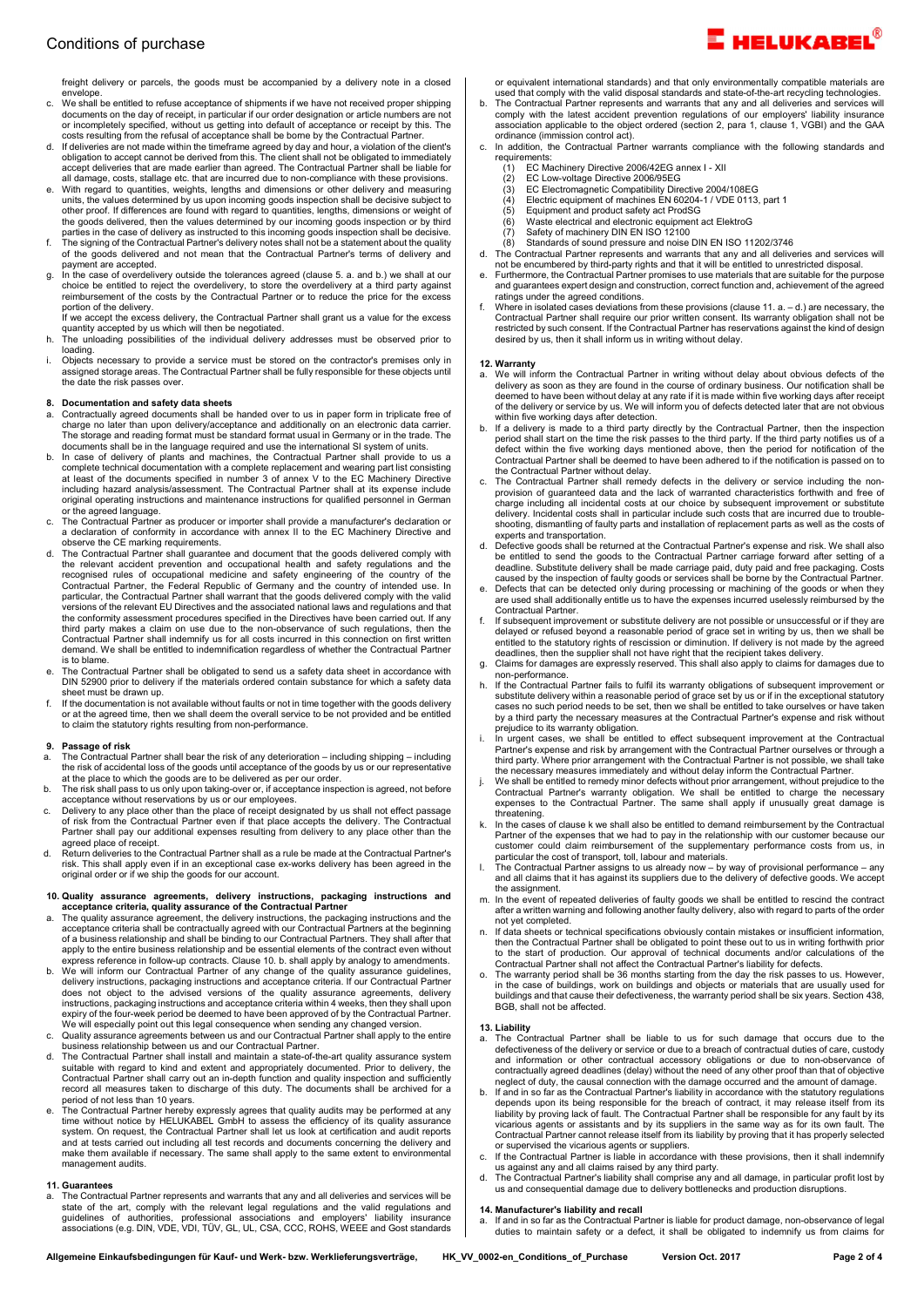damages by third parties in so far as the cause is within its domain and sphere of organisation and it is itself liable in its relations to third parties.

- b. If and in so far as the cause of the damage is within the Contractual Partner's sphere of responsibility, it shall have the burden of proof.
- p. If due to defects in the contractual goods delivered by the Contractual Partner we take back products that we have manufactured and/or sold or our purchase price is diminished or claims<br>are made on us in any other way, then we reserve the right to have recourse against the<br>Contractual Partner. Our rights due to de would otherwise apply. d. If the claimant bases its claim on a product liability act that does not require responsibility by the
- damaging party (this in particular applies to the product liability acts of the EU member states),<br>then the Contractual Partner shall be liable to us even without being responsible if and in so far<br>as the cause is within i
- act], and section 426, BGB, shall apply by analogy. e. In the context of its liability for damage within the meaning of the above paragraphs, the Contractual Partner shall also be obligated to refund any expenses in accordance with sections 683, 670, BGB, or sections 830, 840, 426, BGB, that result from or in connection with a recall campaign carried out by us. To the extent this is possible and reasonable, we will inform the Contractual Partner about the content and extent of the recall campaign to be carried out and
- give it an opportunity to make a statement. Other statutory rights shall not be affected. f. If and in so far as the Contractual Partner is liable to pay compensation to us, it shall also be obligated to bear the cost of any litigation or recall campaign.

### 15. Liability insurance

- a. The Contractual Partner undertakes to take out and maintain and prove to us a product liability
	- insurance with the following minimum covers: (1) Per claim for injury to persons €10 million (2) Per claim for property damage €10 million
	-

(3) Per claim for financial loss €5 million If the sum insured for any of the types and events of loss is lower than the covers demanded, the Contractual Partner shall be obligated to point this out prior to accepting an order or in the case of later changes.

b. Further claims for damages to which we are entitled shall not be affected.

### 16. In-production inspections

- a. We reserve the right to inspect the quality of the material used by the Contractual Partner, the accuracy of the parts manufactured with regard to dimensions and quantities and observance of other instructions at the Contractual Partner's or its suppliers' plant(s) during production and prior to delivery.
- b. We reserve the right to carry out a final inspection of the delivery item or service at the Contractual Partner's plant by us or a third party commissioned by us.

#### 17. Advice note, shipping and transport insurance

- a. The valid works standard shall be observed with regard to advice notes. b. Forwarding, logistics and warehousing insurance policies are not allowed. We will pay insurance
- costs only if we have asked for insurance in writing. c. The information in our orders and delivery schedules shall apply. The Contractual Partner shall
- bear our extra costs resulting from delivery to an address other than the agreed place of receipt. d. Where weighing is necessary, the weight determined by us on the certified scales. e. The legal regulations with regard to transport must be observed, in particular the provisions of the law regarding the transport of dangerous goods and the applicable ordinances on hazardous

### 18. Origin of goods and proofs under fiscal law

substances including their annexes.

- a. Origin of goods and proofs under fiscal law have to be produced free of charge. b. On a regular basis, at least once per year at the fiscal year change, and without being asked
- the Contractual Partner shall provide supplier's declarations for goods delivered with or without<br>preference origin for all articles purchased by us.<br>C. For articles that are ordered for the first time, a supplier's declar
- latest upon order acknowledgement, provided that the tariff preferences enable the documents. to be issued.
- d. The Contractual Partner shall free of charge and without delay provide evidence-of-origin documents that we request with all the necessary information and properly signed. The same shall apply to turnover tax evidence in the case of foreign shipments and intra-Community supply of goods.
- e. We are exempted from the obligation to deduct taxes in accordance with section 48 b, para 1, EStG [income tax law], only if the Contractual Partner presents a valid certificate of exemption with its name issued by the competent tax office. Provision of a copy of the certificate of exemption shall be sufficient.

### 19. Rights to use software

- a. We shall be given the irrevocable, exclusive right to use any software or parts of any software<br>developed for us throughout the universe in perpetuity in any way now known or hereafter<br>devised, including the right to mo simple rights of use to third parties, unless any restriction results from the paragraphs below.
- b. The Contractual Partner undertakes to deliver to us the manufacturer's documentation without being asked, in particular the source code in a form in which we can read and use it if the user software has been developed especially for us.
- c. Where a contract or amendment to a contract includes software and/or consulting services, the Contractual Partner shall without delay agree with us upon a performance specification in which the deliveries and/or services to be provided by the Contractual Partner shall be specified in detail.
- d. Software shall be handed over to us on usual commercial data carriers in a machine-readable code and with user documents. Source code and manufacturer's documentation shall be handed over to us at the latest upon acceptance inspection and must correspond to the program version at the end of the testing phase and the acceptance procedure. The Contractual Partner shall without delay incorporate into the source code and the manufacturer's documentation any changes to the software that may be made in the context of warranty. The Contractual Partner shall without delay and without being asked give us a copy of the updated version.
- e. Where software is part of the delivery that is not developed especially for us, we shall upon acceptance acquire a non-exclusive right of use comprising any and all kinds of use now known or hereafter devised which shall also include the right to grant simple rights of use to third parties.

## 20. Licences for deliveries and services

Where rights of use beyond the provisions of clause 19 are required for a delivery or service, we shall receive them upon passage of the risk. We shall have a right to use the delivery or<br>service throughout the universe in perpetuity in any way now known or hereafter devised,<br>including the right to modify, reproduce simple rights of use to third parties.

# 21. Industrial property rights, laws, regulations, conditions imposed by the authorities a. The Contractual Partner warrants that no third-party rights are infringed upon by or in connection

- with its delivery or service.
- b. Such third-party rights in particular include patents, industrial property right certificates, brands, utility models, registered designs, copyrights, intellectual property rights, statutory regulations and conditions imposed by the authorities, under public law or by trade associations. c. We shall not be obligated to investigate whether the delivery or service provided by the
- Contractual Partner is subject to third-party industrial property rights.
- Should claims be made on us by a third party with regard to this, the Contractual Partner shall be obligated to indemnify us against such claims on first written demand. This shall include the early defence against threatening claims such as hecessary defensive action or litigation. We shall not be entitled to conclu
- e. The Contractual Partner's obligation to indemnify us shall refer to any and all expenses we necessarily incur due to the claim by a third party. f. We shall be entitled to obtain, at the Contractual Partner's expense, authorisation from the
- holder of an industrial property right to deliver, set into operation or use the objects delivered. g. The above claims shall become statute-barred not before the expiry of two months after the time
- at which we have satisfied the claims made on us due infringement of an industrial property right. This suspension shall end at the latest five years after the time at which our Contractual Partner has provided the delivery or service.

#### 22. Requirements regarding invoices issued by our Contractual Partners

- a. For each delivery, a separate invoice in duplicate, separated from the goods delivery, shall be sent to our invoice verification department or, if a different agreement has been made, to the department that has placed the order.
- b. Our order designations shall be used in the invoice and our order and article numbers shall be contained. c. The Contractual Partner's VAT identification number or the tax number assigned to the
- Contractual Partner by the competent tax office shall be stated. d. Invoices shall be issued in euros. Invoices in foreign currency shall require our prior consent.
- e. Invoices shall be sent to us separately after provision of the delivery or service together with all associated documents and evidence and in an auditable form. If invoices are not submitted in proper form, they shall be deemed to have been received by us only on the day of correction.

- **23. Terms of payment and payment**<br>a. The payment periods that apply to us shall start only upon receipt of the delivery item or<br> provision of the service and the corresponding proper and auditable invoice and (in the c shipment) the proper shipping documents. The point in time when these conditions are met shall be the time at which our payment period shall start to run (hereinafter: "Start of Period").
- b. If our Contractual Partner provides the services owed by it before the agreed date, then the payment term shall not start before the contractually agreed date.
- c. We shall make payments at our choice by means of cash payment, payment by cheque or note, credit transfer, 3-month bill of exchange or set-off against counterclaims.
- d. Payments shall be deemed to have been made in time if the cheque is sent by post on the due date or if the bank is instructed on the due date to transfer the amount. e. Our payments are made with the reservation of invoice verification. Our payments shall not
- mean acknowledgement of settlement.
- f. Payments will only be made to the Contractual Partner.<br>
q. If advance payments are agreed upon, then we shall
- g. If advance payments are agreed upon, then we shall be obligated to pay only after the Contractual Partner has provided to us a directly enforceable guarantee by a big German bank
- for the amount of the advance payment. h. Payments shall be made subject to proper fulfilment of the contract and the correctness of the invoice as regards prices and calculations.
- i. If within a period of two years after the final payment we detect errors the settlement or in the settlement documents, then the Contractual Partner shall, after notification, be obligated to reimburse us for the amounts overpaid. The Contractual Partner shall not be entitled to plead loss of enrichment. We shall set off against our reimbursement claim errors in favour of the Contractual Partner that have occurred in the same settlement. The time limit shall not apply to our claims from tort.
- If the contract should become invalid or be cancelled or reversed for whatever reason, then any payments made by us shall bear interest of three percentage points on top of the base lending rate, without prejudice to other claims.
- Foreign Contractual Partners shall repay in euros the euro amount we have paid plus the interest specified above in euros, regardless of any exchange rate changes that may have occurred in the meantime.
- k. In the event of defective delivery or service we shall be entitled to withhold payments to a reasonable extent until proper performance.

24. Set-off The Contractual Partner may set off against our claims only undisputed or final claims. Apart from that, set-off against our claims shall not be permitted.

# 25. Sub-contractors, co-operation, passing-on of orders a. The Contractual Partner shall as a rule process the order itself.

- b. The Contractual Partner may pass on an order or part of any order only with our prior written consent even if the Contractual Partner makes delivery in its own name.
- c. The Contractual Partner shall without being asked name us its sub-contractors.

- **26. Work carried out at our plants, occupational safety**<br>a. Persons carrying out contractual work on our premises shall comply with the provisions of the<br>relevant plant regulations, the legal accident preventions regula
- trade association. The rules applying to entry to and exit from our plants shall be observed.<br>b. We cannot be held liable for accidents occurring within our domain, unless such accidents are<br>caused by grossly negligent or agents.

### 27. Provision of parts and materials by client, safekeeping

- a. Goods or parts provided by us (hereinafter: "Client Parts") shall remain our property and must be marked as such immediately upon provision and be stored separately.
- b. The Client Parts must only be used as contractually agreed between us and our Contractual Partners. Any other use is not permitted. c. For these Client Parts, the Contractual Partner shall assume the risks of accidental or other
- loss, deterioration or damage to our property. Scrap or excess consumption due to operations shall also be charged to the Contractual Partner.
- d. If the Client Parts are sent to the Contractual Partner directly by a third party, then the Contractual Partner shall effect incoming inspection as regards quantities and quality control.
- The Contractual Partner shall notify us and the third party forthwith of any complaints. e. Processing and alteration of the Client Parts shall be made on our behalf with the consequence
- that we gain ownership of the object produced. f. If the Client Parts are inseparably mixed with other goods not owned by us, then we shall gain co-ownership of the new product in the relation of the value of the Client Parts (purchase price plus VAT) to the other components at the time of mixing. If mixing takes place in such a way that the Contractual Partner's goods become the main item, then it shall be deemed to have<br>been agreed that the Contractual Partner assigns proportional co-ownership to us. The<br>Contractual Partner shall keep safe for us ou
- expense against fire, water damage, theft and other customary risks. The Contractual Partner already now assigns to us any and all claims for compensation under the insurance policy and we hereby accept the assignment.
- h. We shall be informed in writing and by telephone forthwith upon any threatening attachment of, theft of or damage to the Client Parts becoming known to the Contractual Partner.
- We shall be entitled at any time to inspect the warehouse and the stocks or have them inspected by our representative. j. Withdrawals from and stocks of the Client Parts shall be reported to us in detail continuously, at
- the latest at the end of any month.